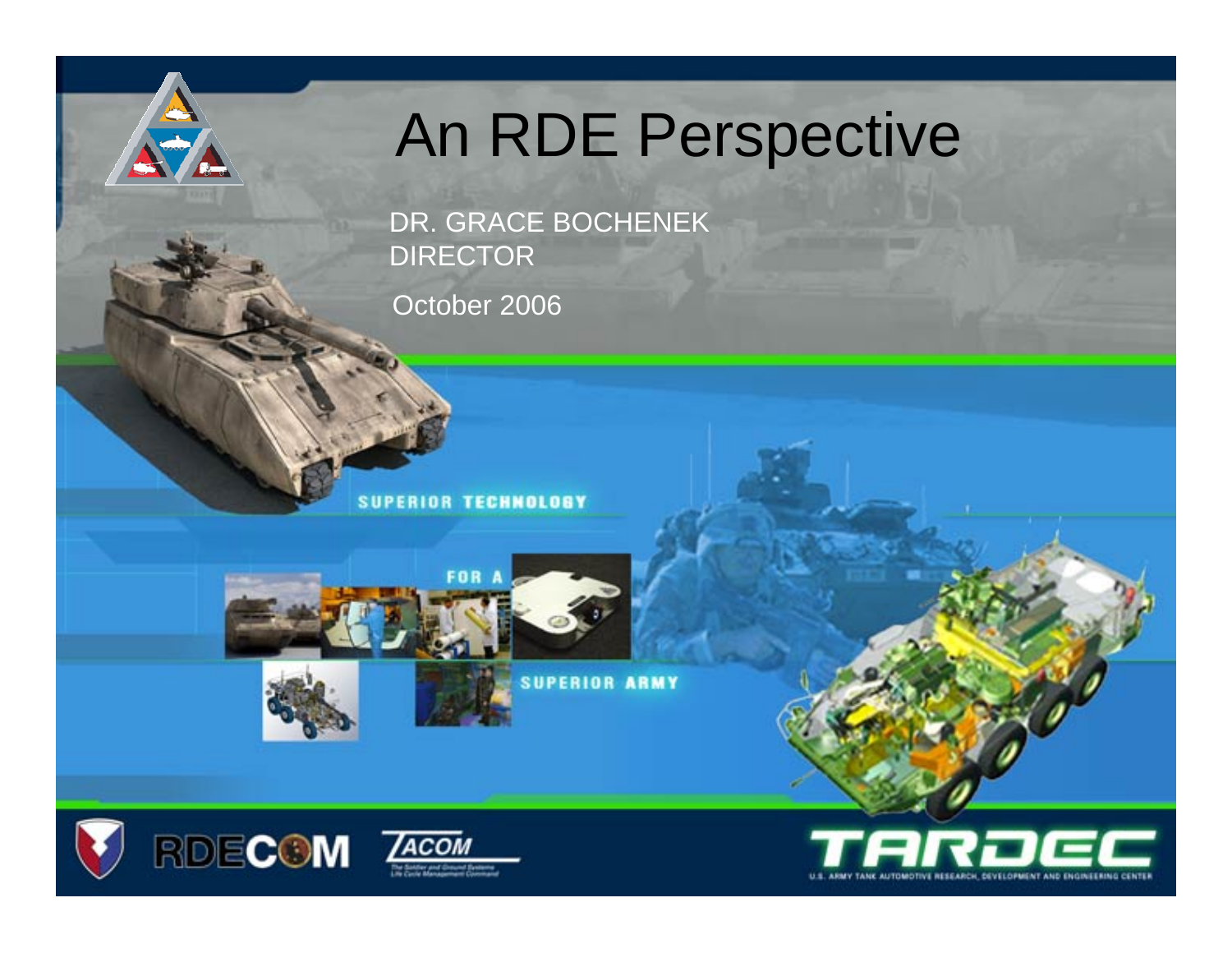**SHPFR** 

## **Center for Unmanned Ground Vehicles**  (CUGV)

## **Mission**

*Establish the U.S. focal point for all military ground vehicle robotics and to provide support across the life cycle spectrum (research, development, acquisition and sustainment) for all current and future military unmanned ground vehicles*